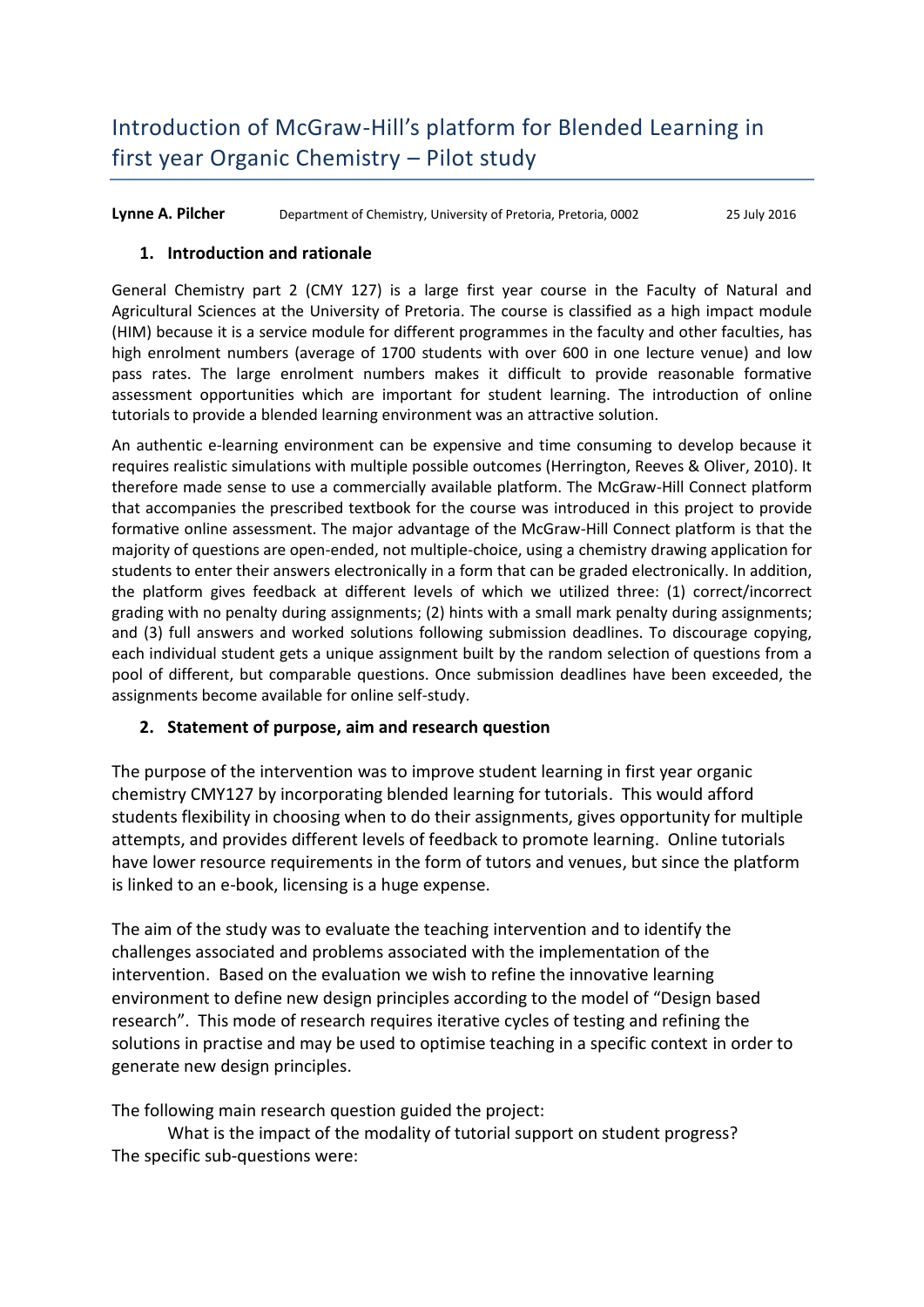- i. How did student preference for type of learning opportunity shift from the start to the end of this part of the course?
- ii. Which tutorial modality (face-to-face versus online) is more successful for each topic in the organic chemistry syllabus?

## **3. Literature review and Theoretical Framework**

Since the intervention is carried out in the context of large classes, the literature investigating the factors pertinent to large classes outlined below form an important background to the project. Lecturers have to deal with a student population in large first year classes that is more diverse in age, experience, preparedness, cultural background and socioeconomic status than before (Biggs, 1999). Large classes require effective teaching and learning strategies to deal with the problems of lack of interaction and exchange between lecturer and students (Carbone & Greenberg, 1998); anonymity that leads to passivity among students (Ward & Jenkins, 1992); high rates of absenteeism; poor engagement with content, little commitment and low motivation (Gibbs, 1992). Students report inadequate facilities, lack of opportunity for discussion and lack of structure in lectures as additional problems (Carbone & Greenberg, 1998). One of the goals of the intervention was to provide feedback in order to promote learning. Boud & Molloy (2013) defined feedback as providing learners with information about their current work to influence the quality of subsequent work. They emphasise the value added to learning when learners have a key role in generating and soliciting their own feedback.

The first theoretical framework that we have used to guide us in this study is activity theory (Leont'ev, 1974; Engeström, 1987) Activity theory employs a methodology that analyse components of a research project, the relationship between them and the aspects that influence the relationships (Bottino, Chiappina, Forcheri, Lemut & Molfino, 1999). This methodology is extremely useful in our case where we want to compare different modalities for tutorials keeping in mind that students have preferences for a modality and that some content matter favours a specific modality.

# **4. Research methodology (mixed methods)**

We made use of a mixed methods design in our exploratory case study. We used the students enrolled for CMY127 as the population and applied our criteria for inclusion. The ones that remained, was the realised sample. Our criteria were that they should be i) first time students (not repeating), ii) agreed to participate by completing the consent form and iii) had completed a pre- and post- intervention survey. Our accessible sample was n=1470, and our realised sample was n=195 for subquestion i. To answer subquestion ii, the criteria for inclusion included clear participation in the prescribed activities of either group A or group B only, giving a realised sample of n=61.

# *Description of the system of blended learning for tutorials*

Limited laboratory capacity has necessitated the assignment of students to A and B practical groups. On alternating weeks, when a group is not involved in a practical session, the scheduled time is re-allocated to a class tutorial. The course structure allows for the design of a pseudo-crossover experiment such that the class is divided into two groups and the two groups alternate between a face-to-face and an online tutorial modality topic by topic as indicated in Table 1. Statistical methods will be used to evaluate how the performance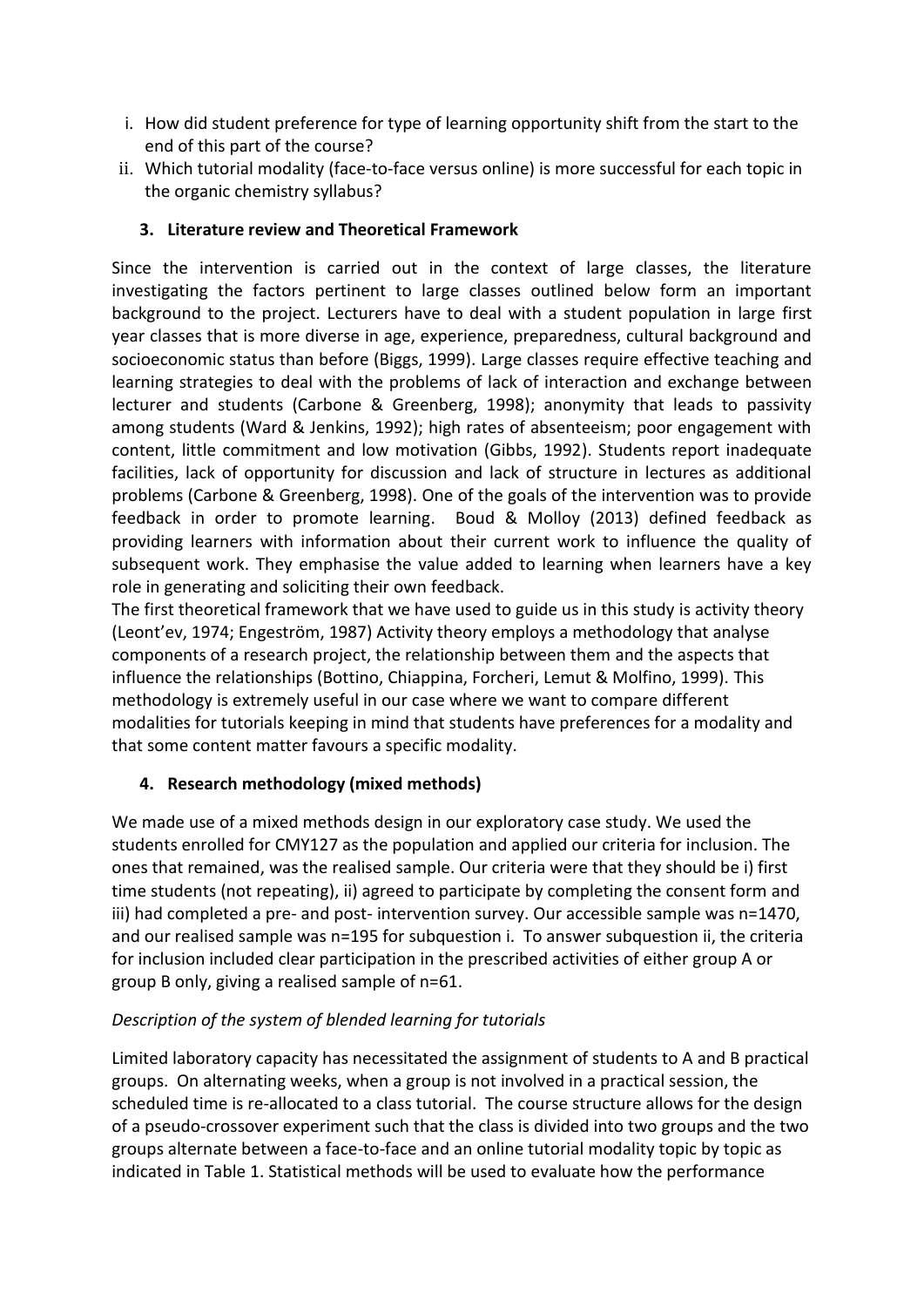differs for a topic related to the tutorial modality for the group of students. The marks for specific questions in Semester Tests 2, 3 and the final examination were used as a measure of student performance in identified topics.

| <b>Chemistry Topic</b>   | Group A         | <b>Group B</b>   | <b>Common Assessment</b>       |  |
|--------------------------|-----------------|------------------|--------------------------------|--|
|                          |                 |                  | <b>Selected questions from</b> |  |
| T1: Orbitals             | Online          | F <sub>2</sub> F | <b>Semester Test 2</b>         |  |
| <b>T2: Conformation</b>  | F <sub>2F</sub> | Online           | <b>Semester Test 2</b>         |  |
| T3: Stereochemistry      | Online          | F <sub>2F</sub>  | <b>Semester Test 2</b>         |  |
| <b>T4: Mechanisms</b>    | F <sub>2F</sub> | Online           | <b>Semester Test 2</b>         |  |
| <b>T5: Reactions</b>     | Online          | F <sub>2F</sub>  | <b>Semester Test 3</b>         |  |
| <b>T6: Carbohydrates</b> | F <sub>2F</sub> | Online           | <b>Final Exam</b>              |  |

### **Table 1: Pseudo cross-over experiment design**

## **5. Pilot study - challenges and first results**

A number of technical and administrative challenges were experienced with the implementation of the online learning system during the pilot study. Most problems can be avoided by clear communication of the process or slight revision of protocols. Errors identified in the online content were corrected by the supplier and should not recurr in the second cycle of implementation, but these should be tested.

| <b>Preferences</b> |                             | <b>Post</b>              |                    |  |  |
|--------------------|-----------------------------|--------------------------|--------------------|--|--|
|                    |                             | Face-to-face<br>49% (96) | Online<br>51% (99) |  |  |
|                    | Face-to-face<br>64% (124)   | 35% (69)                 | 28% (55)           |  |  |
| Prior              | Online<br>33% (65)          | 12% (24)                 | $21\%$ (41)        |  |  |
|                    | <b>Unanswered</b><br>3% (6) | $1.5\%$ (3)              | $1.5\%$ (3)        |  |  |

**Table 2: Pilot study results student preferences for learning modality** 

Data given as % total (number of students)

The predicated preferences for online versus face-to-face tutorial modalities and the preferences at the end of the course were assessed from survey responses are given in Table 2. The results indicated an overall shift in preference for online tutorials. The reasons for this shift could be identified through focus group interviews.

When examining performance in the six organic chemistry topics and the overall performance shown in Table 3, the differences between the two groups for each topic appeared to be insignificant suggesting that there was no disadvantage to the student in being assigned one or other tutorial modality for any of the topics.

| Table J. Average mans from the subset (01 students) for the two groups |                  |      |                  |      |      |      |      |          |
|------------------------------------------------------------------------|------------------|------|------------------|------|------|------|------|----------|
|                                                                        | <b>Phys Chem</b> | Τ1   |                  | T3   | T4   | T5   | T6   | Org Chem |
| Group                                                                  | (Test 1) Exam %  | (14) | (14)             | (15) | (12) | (35) | (16) | Exam %   |
| <u>r</u>                                                               | (68) 54          | 7.0  | $4.\overline{2}$ | 4.5  | 5.7  | 24.5 |      | 61       |
|                                                                        | (61) 57          | 6.8  | 3.9              | 4.4  | 4.3  | 26.5 | 10.3 | 61       |

## **Table 3: Average marks from the subset (61 students) for the two groups**

Online tutorials are presented in black; Face-to-face tutorials are presented in blue.